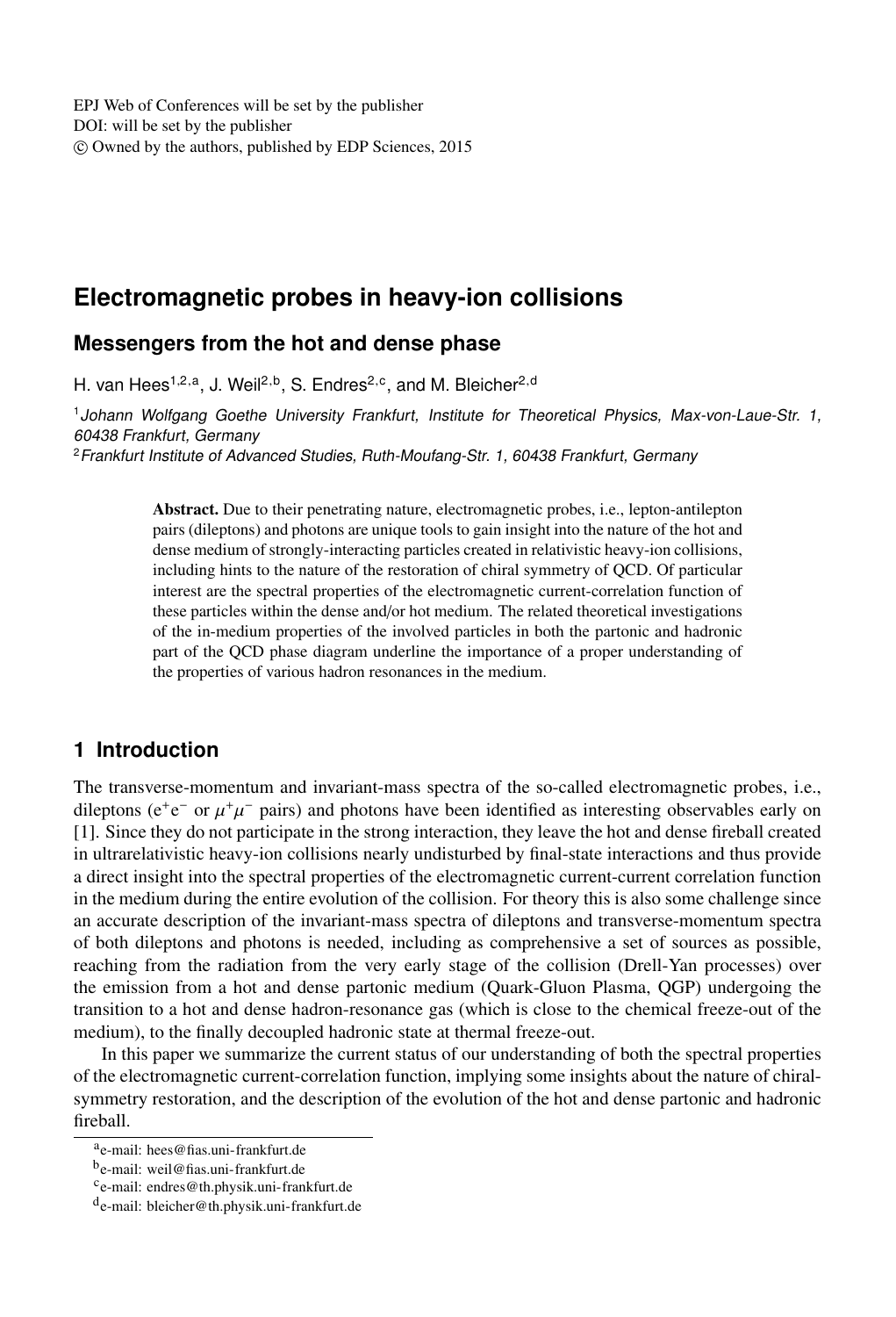After a brief review in Sec. 2 about how to model the main thermal sources of electromagnetic probes in heavy-ion collisions, in Sec. 3 we turn to a short description of various models for the evolution of the hot and dense fireball. Finally in Sec. 4 we present the comparison of these models to recent data from the HADES (GSI), NA60 (CERN SPS), and STAR (RHIC) collaborations and give and outlook to what to expect from future experiments at FAIR and LHC.

## **2 Sources of dileptons and photons**

Phenomenologically, at not too low collision energies the medium created in heavy-ion collisions is well described as a collectively expanding fluid in terms of hydrodynamical models [2–5]. This implies that it is close to local thermal equilibrium over a large part of its evolution. This suggests that models for the production of electromagnetic probes, based on relativistic many-body quantum field theory (for reviews cf. [6, 7]) are applicable.

Generally the radiation of photons and dileptons ("virtual photons") are given in terms of the retarded electromagnetic current-current correlation function,

$$
\Pi_{em}^{\mu\nu}(q_0, q)) = -i \int d^4x \, e^{iq \cdot x} \, \Theta(x_0) \left\langle \left[ \hat{j}_{em}^{\mu}(x), \hat{j}_{em}^{\nu}(0) \right] \right\rangle. \tag{1}
$$

For dileptons the invariant rate reads [8, 9]

$$
\frac{dN_{ll}}{d^4x d^4q} = -\frac{\alpha_{em}^2}{\pi^3 M^2} f_B(q_0; T) \frac{1}{3} g_{\mu\nu} Im \Pi_{em}^{\mu\nu}(M, q; \mu_B, T). \tag{2}
$$

Here,  $\alpha_{\text{em}} \simeq 1/137$  denotes the electromagnetic coupling constant,  $q_0$  and q the energy and threemomentum of the lepton pair in the restframe of the fluid cell at space-time position *x*; *M* is its invariant mass,  $\mu_B$  the baryon-chemical potential, and  $T$  the temperature of the medium.

In the following we briefly review some models used to describe the em. current correlation function of strongly interacting matter. In the vacuum, the corresponding spectral function (1) is empirically given by the cross section for the reaction  $e^+ + e^- \rightarrow$  hadrons [10]. In the low-mass range  $M \leq 1$  GeV it shows the low-lying vector-meson resonances,  $\rho$ ,  $\omega$ , and  $\phi$  and in the intermediatemass range (1 GeV  $\leq M \leq 3$  GeV) a continuum. In pp and AA collisions also the Dalitz decays of the  $\pi^0$  and  $\eta$  Dalitz decays are prominent sources of dileptons.

#### **2.1 Thermal radiation from a QGP**

To lowest order the dominant dilepton-production process is the purely electromagnetic annihilation of a quark-anti-quark pair to an  $\ell^+\ell^-$  pair. The in-medium properties of the corresponding production<br>rate have been described using the leading-order hard-thermal-loop formalism of thermal OCD [111] rate have been described using the leading-order hard-thermal-loop formalism of thermal QCD [11] and more recently at complete next-to-leading order, including a resummation taking the Landau-Pomeranchuk-Migdal effect into account [12] close to the light cone,  $q^0 = q$ . Also results from lattice-QCD calculations [13, 14] are available and have been extrapolated to finite three-momentum in [15] and found in fair agreement with the microscopic QCD description.

#### **2.2 Thermal radiation from a hadron-resonance gas**

At lower temperatures and densities, the in-medium current-correlation functions have to be addressed using effective hadronic models. One quite model-independent way is to use the corresponding empirical vacuum spectral functions and low-density approximations to evaluate its medium modifications or to employ so-called "chiral reduction schemes" [16–18].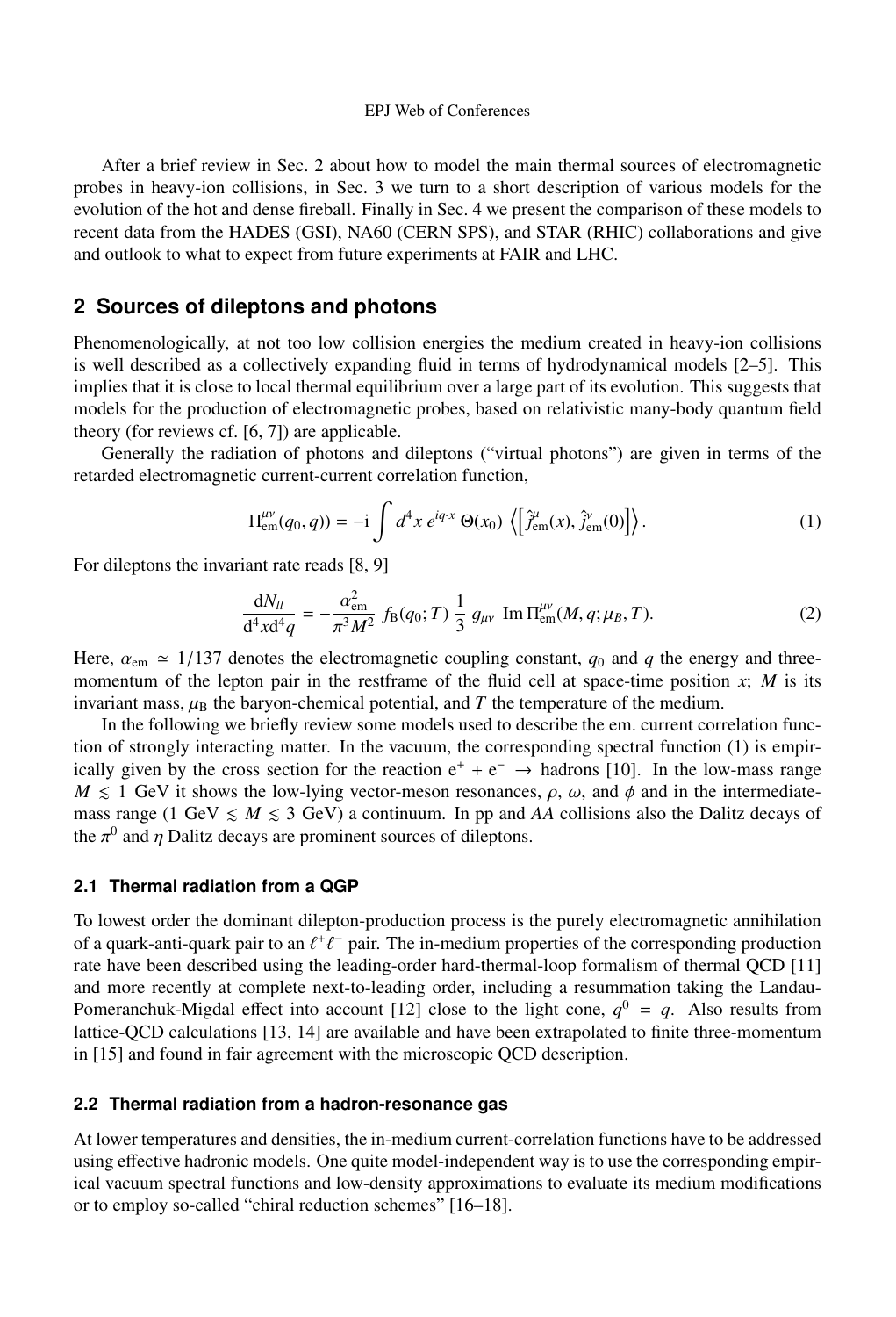#### Resonance Workshop at Catania

Beyond this leading-order low-density methods a detailed effective hadronic model is necessary to evaluate reliable in-medium spectral functions, including its three-momentum dependence. Starting from the observation that the vector-meson dominance (VMD) model, i.e., the assumption that the hadronic electromagnetic current is proportional to the fields of the low-lying vector-meson resonances,  $\rho$ ,  $\omega$ , and  $\phi$ , provide a good description of the vacuum cross section, various effective hadronic models have been developed, e.g., [6, 19] and carefully fitted to the corresponding data in "elementary reactions" like dilepton production in pp collisions or photon-absorption data on nucleons and nuclei. Within such empirical constraints the resulting dilepton-production rates based on the evaluation of these models at finite temperature and/or density are in satisfying agreement with each other.

According to these models medium modifications are due to two major effects: (a) the medium modification of the pion cloud, i.e., the dressing of, e.g., the pion loop in the  $\rho$ -meson self-energy diagram due to hadronic interactions of the pions with the medium and (b) the direct interaction of the vector mesons with mesons and baryons, including a variety of resonance states. Both self-energy diagrams need a proper dressing of the corresponding vertex functions to guarantee electromagnetic gauge invariance. Besides the interactions with the nucleon and ∆(1232) also heavier baryon resonances like the N(1440), N(1520), N(1535),  $\Delta(1700)$ , etc. play an important role. These interactions lead to a tremendous broadening of the vector-meson spectral functions with quite moderate mass shifts. This can be explained by the fact that any interaction process leads to an increase of the imaginary part of the retarded self-energy ("collisional broadening") while its real part is lowered or raised depending on the attractive or repulsive nature of the interaction. It is important to note that also in heavy-ion collisions at the highest available energies the interaction of the vector mesons with baryons are the dominating source of these medium modifications, although the net-baryon number (baryon-chemical potential) is low in this case. The reason is that, due to the CP invariance of the strong interaction, baryons and antibaryons add in the same way to the medium modifications of the vector mesons, i.e., the relevant quantity is not the net-baryon number density,  $n_B - n_{\bar{B}}$  but the total one,  $n_{\rm B} + n_{\rm B}$ .

In addition, in the intermediate-mass region also contributions from multi-pion processes (like  $a_1, \omega + \pi$  reactions) are implemented via low-density approximations, including vector-axial-vector mixing [20], using the empirical vacuum spectra of the vector- and axial-vector current-correlation function from  $\tau$ -decay data [21, 22].

## **3 Fireball-evolution models**

Having good models for the in-medium properties of the electromagnetic current-correlation function at hand, as a second ingredient for a realistic description of dilepton production in heavy-ion collisions also a reliable model for the evolution of the partonic and hadronic bulk medium is necessary, since the dilepton (and photon) spectra are given by the integral of the corresponding rate (2) over the entire space-time four volume of the fireball during its whole lifetime. While the integrated invariant-mass dilepton spectrum is a Lorentz-invariant quantity, for the transverse-momentum spectra the (radial) flow-velocity field of the medium becomes important due to the corresponding Doppler-blue shift of the spectra of the irradiated photons or dileptons [21–24]. The description of the collective fireball dynamics reaches from simple blastwave fireball parameterizations [21, 22, 24] over hydrodynamical models [23, 25–27] to detailed transport and "hybrid" transport-hydrodynamics models [28–33].

One problem with the transport approach is the difficulty to implement medium effects consistently. While the implementation of vacuum cross sections and decay rates of hadrons into dileptons and photons is quite straight forward, the medium modifications of such processes should, in principle, be calculated within the same off-equilibrium setup as in the corresponding kinetic description implemented in the transport models, including the proper treatment of "off-shell transport prescriptions".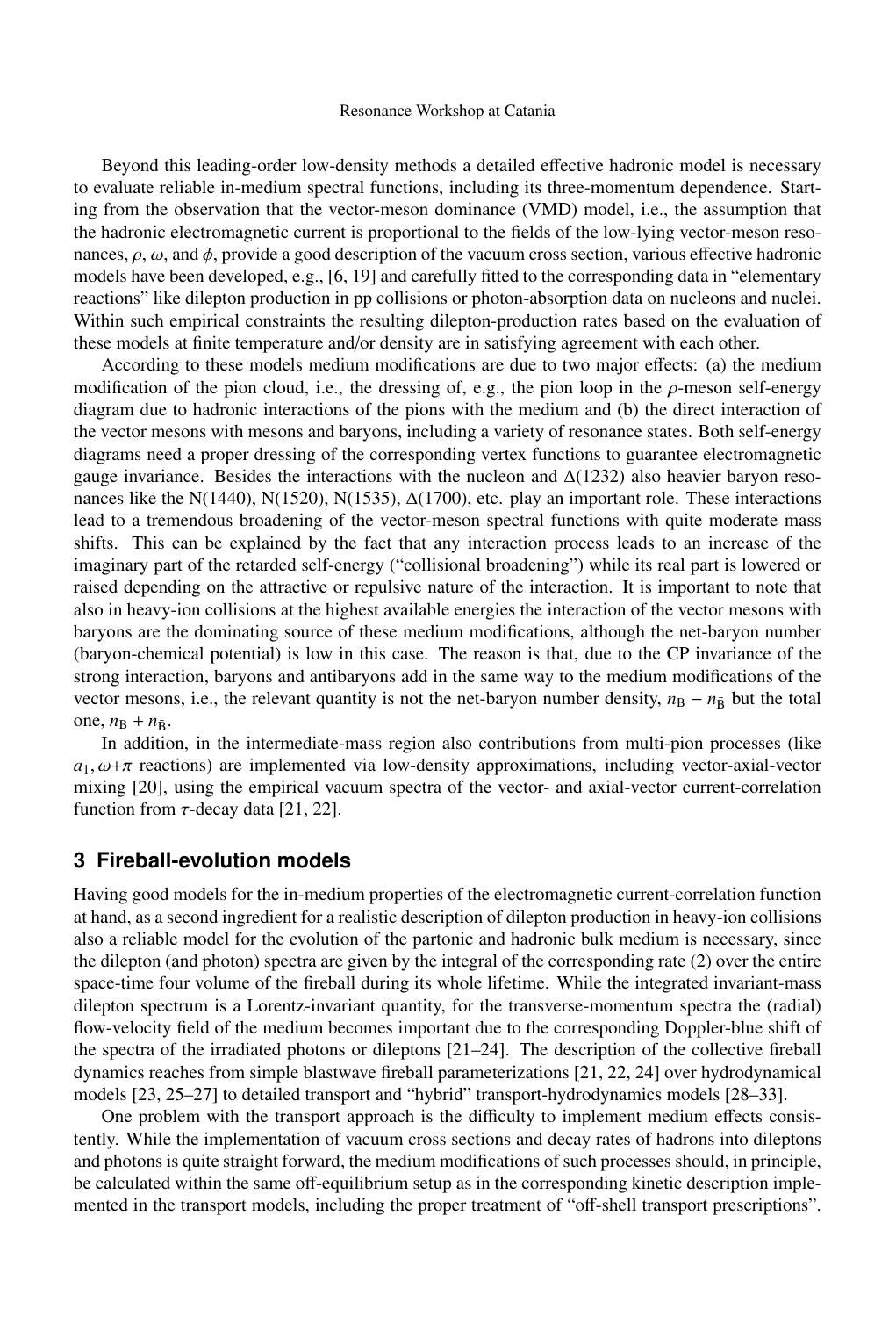

Figure 1. Comparison of the dilepton invariant-mass spectrum from the GiBUU transport model in 3.5 GeV pp (left) and 1.76*<sup>A</sup>* GeV Ar-KCl collisions with data from the HADES collaboration [38, 39].

However this is out of reach with present methods. Thus, more recently, a coarse-graining prescription has been used to make the equilibrium-quantum-field-theory results for the thermal dilepton/photon rates applicable within the underlying transport model for the bulk evolution [34–37] (see also S. Endres's contribution to these proceedings [37]).

### **4 Heavy-ion collisions at various energies**

In this Section we present the comparison of some of the contemporary models for dilepton production to recent data, covering an energy range from ∼ 1*A* GeV (SIS at GSI) to top RHIC energy of 200*A* GeV.

#### **4.1 GSI and future FAIR experiments**

We start our comparison of the above summarized modeling of dileptons to recent heavy-ion collision data with the measurements by the HADES collaboration at the GSI SIS [38, 39]. One of the motivations to take data at low collision energies was the verification of previous data in this collision-energy range by the DLS collaboration, which have shown a large enhancement of the dilepton yield in the low-mass region. The HADES measurement confirmed this finding, providing a challenge for theory.

As an example, in Fig. 1 we compare the results from the GiBUU transport model [32, 40–43] with the data from 3.5 GeV pp and 1.76*<sup>A</sup>* GeV Ar+KCl collisions from the HADES collaboration [38, 39]. The model implements an extension of the baryon-resonance model described in [19] into the GiBUU transport simulation. The model parameters (resonance masses, widths, and coupling constants) are fit to the partial-wave analysis by Manley and Saleski [44]. The coupling to the electromagnetic sector is based on a strict VMD model, i.e., all dileptons are produced via an intermediate light vector meson. This can be interpreted as a specific model for the hadronic electromagnetic transition form factors in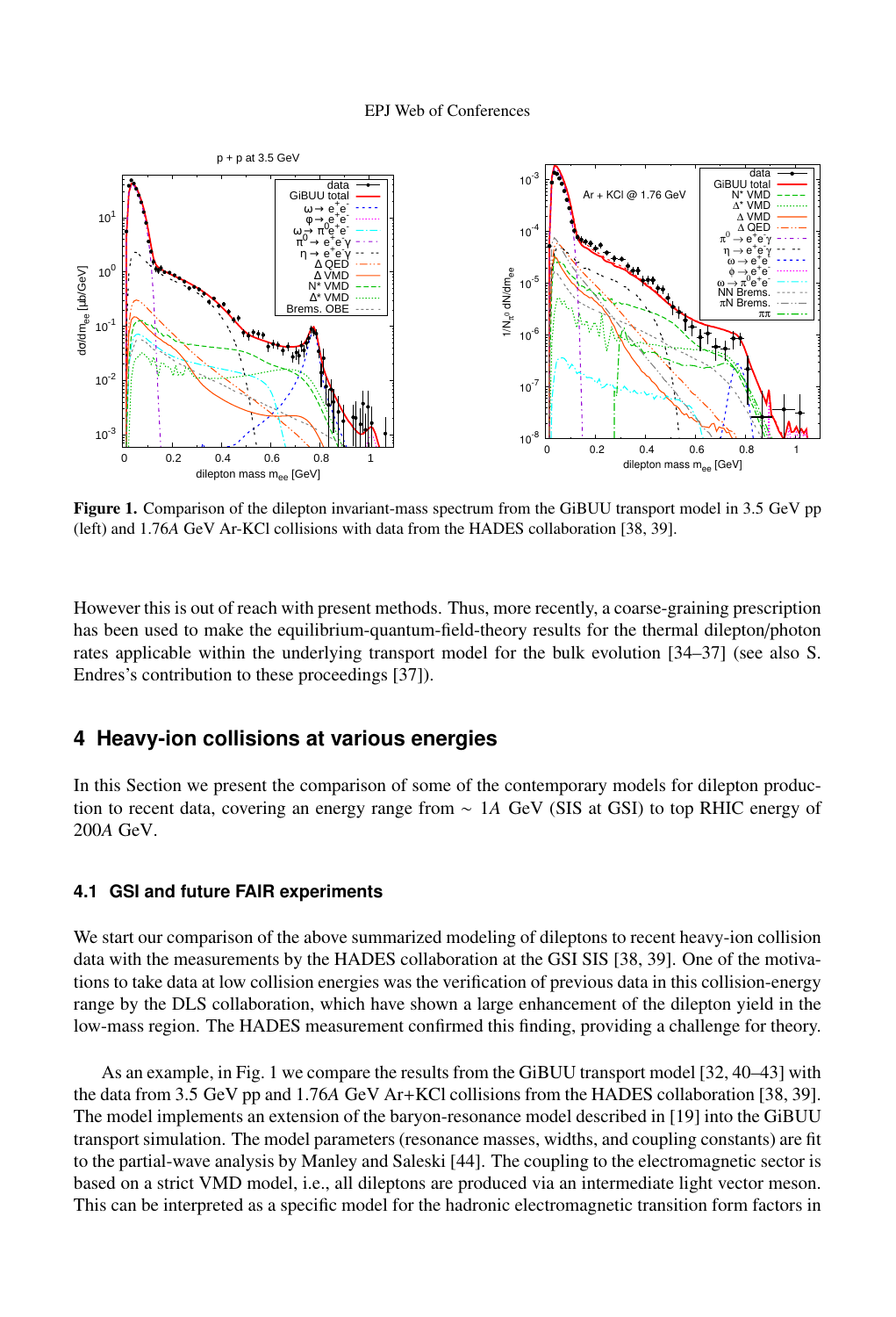

Figure 2. Left: Invariant-mass spectrum with a simple blastwave thermal fireball model, using the mediummodified current correlation function of the Rapp-Wambach model in 158*A* GeV In+In collisions at the CERN SPS compared to acceptance corrected data from the NA60 collaboration [47, 48]. Right: Excitation function of the dilepton excess yield as a function of the center-mass beam energy in  $AA$  ( $A \approx 200$ ) collisions.

the Dalitz-decay cross sections for the baryon resonances, including the  $\Delta(1232)^{1}$ . The sensitivity of the transition form factor is illustrated in the left panel of Fig. 1, where the VMD-form factor model is compared to a pure electromagnetic (QED) coupling. The former provides a very satisfactory description of dielectron production in elementary reactions. Only at the lowest collision energies some discrepancies in comparison to the HADES data in np collisions (from a quasi-free scattering analysis in dp collisions) are found, which we trace back mostly to the difficulties to fully describe and implement the bremsstrahlung contributions within the transport-model approach [32]. The comparison of the model with the Ar+KCl data (right panel of Fig. 1) indicates the possible influence of some medium modifications of the  $\rho$  and  $\omega$  meson: A broadening of their spectra should decrease the dilepton yield around the peak region,  $M \approx m_0 \approx 770$  MeV and enhance it at lower masses. The model also describes the measured transverse-mass  $(m_t)$  and rapidity  $(y)$  spectra satisfactorily. A first comparison with the Au-Au data, recently presented at the Quark Matter conference, also indicates the need for medium modifications of the vector-meson spectral functions.

Thus, we have also applied the coarse-graining approach to the UrQMD transport model [45] which enables us to use the hadronic many-body theory for thermal dilepton rates by Rapp and Wambach [46], which is based on a similar hadron-resonance model as the one used in the GiBUU transport model but evaluated at finite temperature and baryon-chemical potential. Applying the medium modified vector-meson spectral functions to the dilepton rates leads to an excellent description of both the Ar+KCl (for the invariant-mass as well as the  $m_t$  and y spectra) [45].

#### **4.2 SPS, RHIC**

In the SPS energy regime we can compare the models to the high-precision measurement of the dimuon excess spectrum by the NA60 collaboration in 158*A* GeV In+In collisions. Based on data, here the Dalitz-decay contributions at low masses, the yield from the decay of correlated  $\overline{DD}$  pairs as well as from the hard Drell-Yan processes in the intermediate-mass region has been subtracted in a model-independent way and made available as acceptance corrected mass spectra (also in a comprehensive set of  $p<sub>t</sub>$  bins). Here, a considerable contribution from the QGP phase as well as from

<sup>1</sup>Due to the p-wave nature of the ρ*N*∆- coupling, the impact on the hadronic properties of the <sup>∆</sup>(1232) resonance are negligible [42].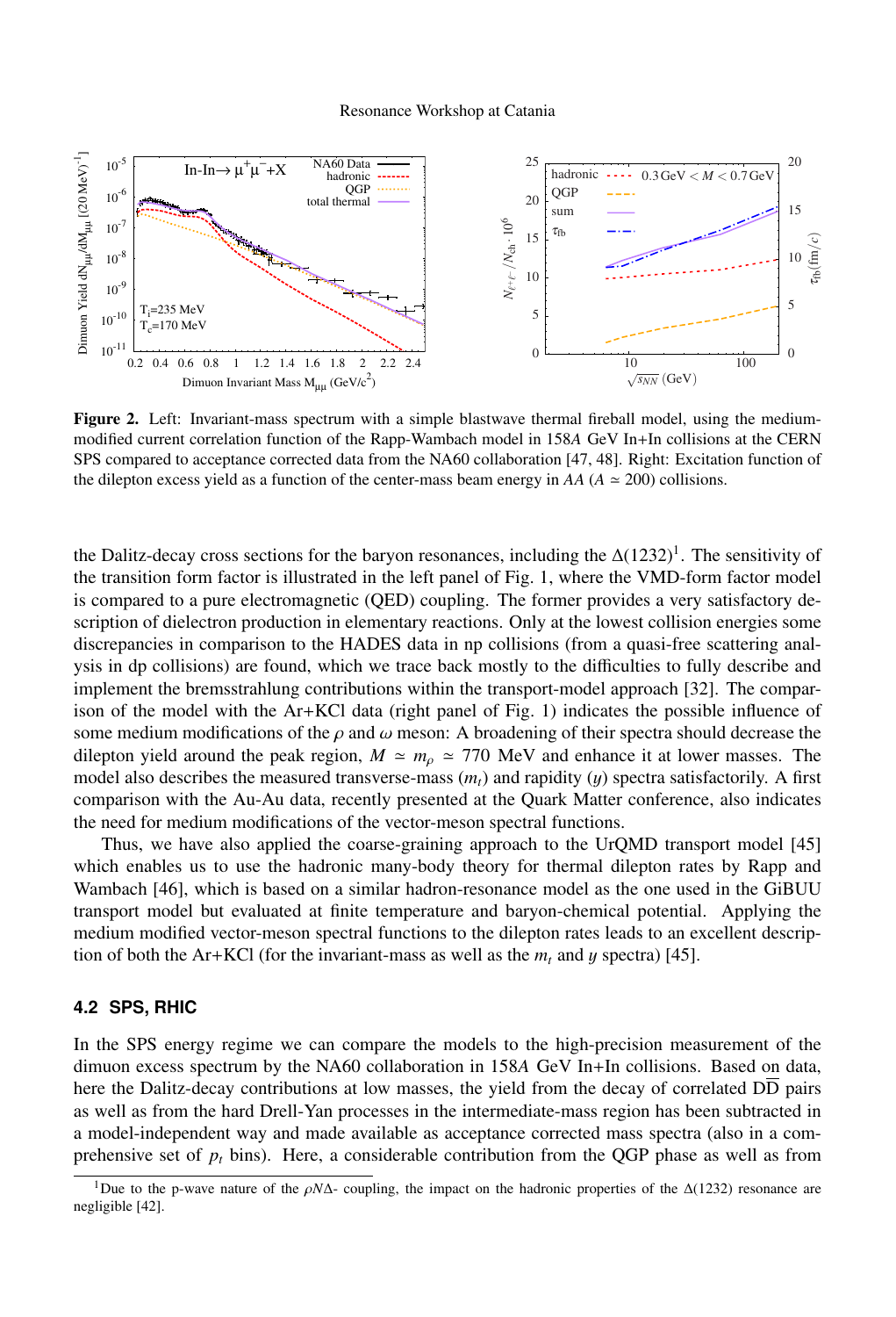multi-pion processes as described in Sec. 2 is necessary to describe the data in the intermediate-mass region. For the first time the accuracy of the data has been sufficient to distinguish model predictions of the dilepton spectra from hadronic-many-body theory, leading to a tremendous broadening of the light vector meson's spectral functions with small mass shifts, from those within a dropping-mass scenario based on predictions from a particular realization (vector manifestation) of chiral symmetry [49–52].

In addition, the slope of the acceptance-corrected invariant-mass spectrum provides an excellent measurement of a space-time averaged temperature of the dilepton source in this region, which is dominated by emission from the QGP phase of the fireball evolution. Note that this "invariant slope" is unaffected from the Doppler blue-shift effect due to radial flow, which is present in the corresponding slopes of the transverse-mass spectra. The temperature extracted by a fit to the NA60 invariant-mass spectrum, where the non-thermal contributions from the hard Drell-Yan process as well as from the decays of correlated DD mesons have been subtracted,  $T_{M-\text{slope}} \approx 205$ -230 MeV, is well above the pseudo-critical temperature of the confinement-deconfinement and chiral-symmetry (cross-over) phase transition of  $T_c \approx 160$  MeV.

Both the implementation of the medium-modified dilepton rates within the coarse-graining approach with UrQMD [36, 37] and in a simple expanding fireball model (cf. left panel of Fig. 2) show an excellent agreement with the NA60 data. This also holds for the  $p_t$ -differential invariant-mass and the  $p_t$  spectra measured by the NA60 collaboration (see also S. Endres's contribution to these proceedings [37]). In addition, the same model for the in-medium modified current-correlation function of strongly interacting matter has been successfully employed to the dilepton measurement by the STAR collaboration<sup>2</sup> at RHIC [15] as well as the transverse-momentum spectra and elliptic-flow parameter,  $v_2(p_t)$ , of "direct photons" at RHIC and LHC [54–56]. The surprisingly high elliptic flow of the direct photons found at both RHIC and LHC underline the importance of realistic models for photon production in the hadronic phase, resulting in a dominant emission of photons from the phase of the medium around the pseudo-critical temperature, showing a considerable blue-shift effect in the effective slopes of the photon- $p_t$  spectra. Both findings indicate an early buildup of both radial and elliptic flow. By comparison with hydrodynamic-model calculations for the bulk evolution it has also been demonstrated that simple blastwave-fireball parameterizations, constrained by hadronic freezeout spectra  $(p_t$  and  $v_2(p_t)$ ), are surprisingly reliable in describing both the dilepton and photon spectra, based on the same in-medium model for the electromagnetic current-correlation function. As shown above, this also holds for the description of the fireball dynamics with transport models as well as hybrid transport-hydro models.

## **5 Conclusions and outlook**

These findings demonstrate that the electromagnetic probes (dileptons and photons) in heavy-ion collisions are quite well understood in terms of partonic and hadronic models for the medium modified electromagnetic current-correlation function. In the low-mass region, the invariant-mass spectra of dileptons show some sensitivity to the medium modifications of vector mesons, underlining the importance of reliable effective hadronic models, implementing the dynamics of a variety of meson and baryon resonances, which have to be well-constrained by empirical input on elementary cross sections. Here, the recent measurements of pion-induced reactions by the HADES collaboration at the GSI SIS are very promising for evaluating and improving these models in further detail, particularly in the low collision-energy region.

 $2$ The very large enhancement seen by the PHENIX collaboration [53] in the most central bin, cannot be described by the currently employed theoretical models.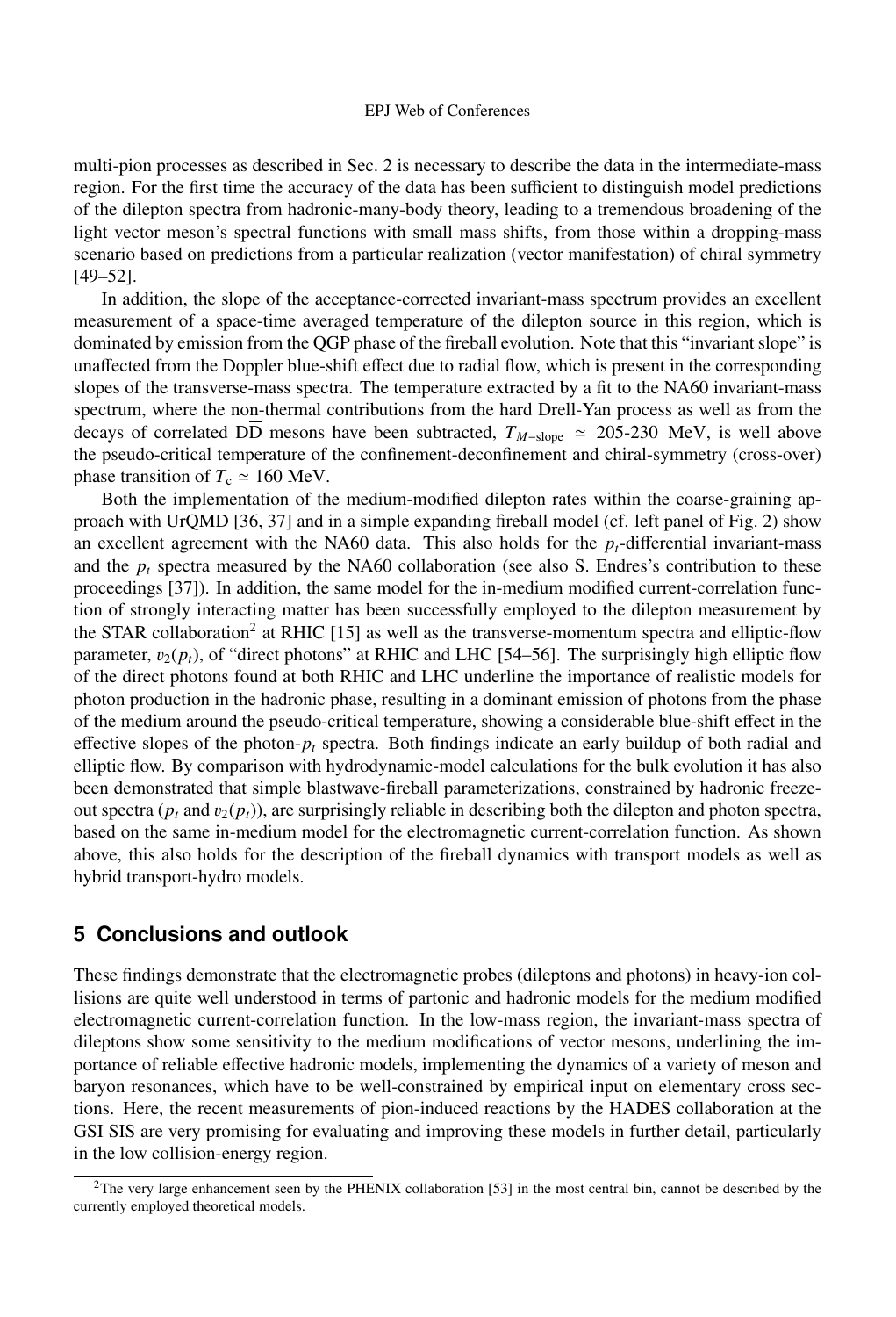#### Resonance Workshop at Catania

The relative robustness of the electromagnetic probes to the details of the bulk evolution, together with high-precision measurements of the dilepton invariant-mass spectrum as well as  $p_t$  spectra and  $v_2(p_t)$  of direct photons (and also dileptons in the near future) can also help to shed further light on the bulk-evolution properties. With simple fireball parameterizations it is quite easy to reliably predict both the invariant effective slope (and thus a space-time averaged true temperature, unaffected by blue-shift effects due to radial flow) and the life-time of the fireball, which is the only parameter to be adjusted to the overall dilepton or photon yield, as soon as the partonic and hadronic models for the in-medium production rates and the bulk-medium evolution model are fixed.

This enables us to make predictions of various "excitation functions" like the invariant-slope temperature, the dilepton excess yield in the low-mass region, and the fireball lifetime (cf. the right panel of Fig. 2) as a function of the center-mass beam energy, which is addressed currently in the beamenergy-scan program at RHIC and at the future CBM experiment at the FAIR project. The here shown excitation functions are based on an cross-over equation of state for all beam energies, constrained by lattice-QCD calculations [57]. Since at least the invariant-slope temperature is quite sensitive to the employed equation of state, the hope is to find indications for a change from a cross-over phase transition at higher beam energies (low baryon-chemical potential) to a first-order phase transition (higher baryon-chemical potentials) or maybe even the existence of a critical point in the QCD phase diagram. Via the invariant-slope temperature at least an indication for the transition from a fireball evolution starting in a partonic phase to one which is entirely of hadronic nature should be possible. In turn these alterations of the phase-transition behavior should also be reflected in the total lifetime of the fireball ("critical slowing down" close to a critical point) and the directly related overall yield of em. probes.

### **References**

- [1] E.V. Shuryak, Phys. Lett. B 78, 150 (1978)
- [2] D. Teaney, J. Lauret, E. Shuryak (2001), arXiv: nucl-th/0110037
- [3] T. Hirano, K. Tsuda, Phys. Rev. C 66, 054905 (2002)
- [4] P.F. Kolb, U. Heinz (2003), published in R. C. Hwa, X.-N. Wang (Ed.), Quark Gluon Plasma 3, World Scientific
- [5] C. Nonaka, S.A. Bass, Phys. Rev. C 75, 014902 (2007)
- [6] R. Rapp, J. Wambach, Adv. Nucl. Phys. 25, 1 (2000)
- [7] R. Rapp, J. Wambach, H. van Hees, Landolt-Börnstein I/23, 4 (2009)
- [8] L.D. McLerran, T. Toimela, Phys. Rev. D 31, 545 (1985)
- [9] C. Gale, J.I. Kapusta, Nucl. Phys. B 357, 65 (1991)
- [10] K. Olive et al. (Particle Data Group), Chin. Phys. C 38, 090001 (2014)
- [11] E. Braaten, R.D. Pisarski, T.C. Yuan, Phys. Rev. Lett. 64, 2242 (1990)
- [12] I. Ghisoiu, M. Laine, JHEP **1410**, 83 (2014)
- [13] H.T. Ding, A. Francis, O. Kaczmarek, F. Karsch, E. Laermann et al., Phys. Rev. D 83, 034504 (2011)
- [14] B.B. Brandt, A. Francis, H.B. Meyer, H. Wittig, JHEP 1303, 100 (2013)
- [15] R. Rapp, Adv. High Energy Phys. **2013**, 148253 (2013)
- [16] V. Eletsky, M. Belkacem, P. Ellis, J.I. Kapusta, Phys. Rev. C 64, 035202 (2001)
- [17] J.V. Steele, H. Yamagishi, I. Zahed, Phys. Lett. B 384, 255 (1996)
- [18] J.V. Steele, H. Yamagishi, I. Zahed, Phys. Rev. D 56, 5605 (1997)
- [19] S. Teis, W. Cassing, M. Effenberger, A. Hombach, U. Mosel et al., Z. Phys. A 356, 421 (1997)